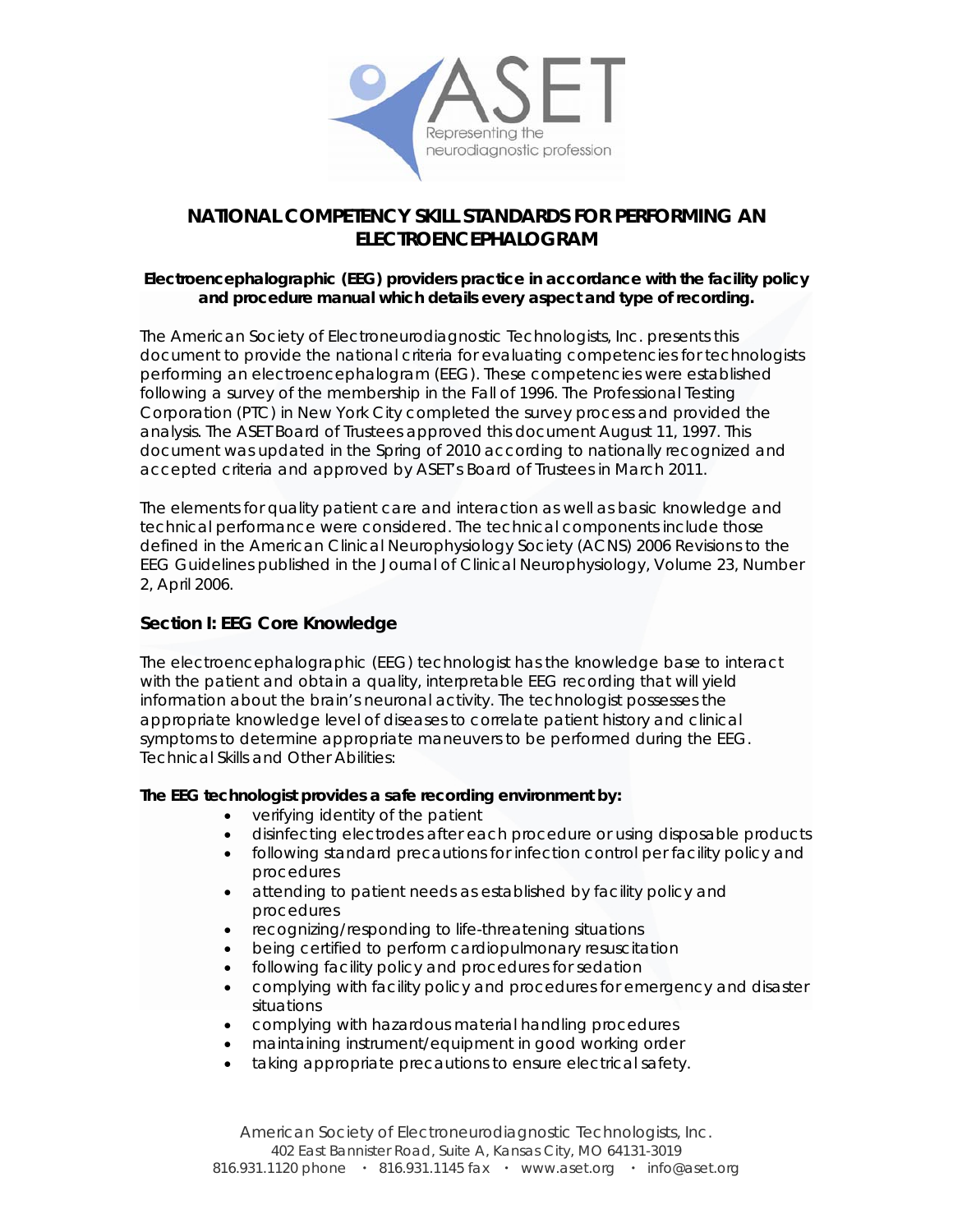### **The EEG technologist establishes rapport with the patient and the patient's family by:**

- using personal communication skills to achieve patient relaxation/cooperation
- explaining all test procedures including activation procedures
- explaining the electrode application method (paste, collodion, etc.)
- interacting on a level appropriate to patient's age and cognitive ability
- maintaining respect and patient confidentiality.

# **The EEG technologist evaluates the patient to:**

- determine the patient's mental age, mental state, and comprehension level
- note the patient's overall physical condition
- determine appropriate method of electrode application
- ascertain the patient's capacity to cooperate with activation procedures
- determine if hyperventilation/photic stimulation is contraindicated
- accommodate for disabilities or special needs
- determine the need for additional physiological monitors
- document unusual or inappropriate behavior suggestive of seizure or psychogenic nonepileptic event
- determine the possible need for restraints or emergency intervention.

# **The EEG technologist prepares a basic data sheet that includes:**

- patient's information (name, age, ID number, doctor, etc.)
- recording time, date, and technologist's name or initials
- pertinent patient history and familial medical history
- previous EEG reports
- current medication/sedation and time of last dosage
- time of last meal
- time, date, aura, and circumstances of last seizure or symptoms
- patient's mental, behavioral, and consciousness states
- diagram of skull defects or anomalies (if any)
- diagram of any modifications in electrode placement.

### **The EEG technologist's electrode application follows a method that includes:**

- ensuring accurate electrode placement according to the International 10–20 System or modified 10–10 System
- adjusting electrode placement for anatomical defects or anomalies
- cleaning the electrode site to reduce skin impedance prior to scalp electrode application
- applying surface electrodes with EEG conductive paste or with collodion and electrolyte
- verifying surface electrode impedances measure below 5,000 Ohms
- verifying when sterile, disposable subdermal needle electrodes are used, impedances measure below 10,000 Ohms
- applying electrodes to record ECG.

# **Section II: Instrumentation**

### **The EEG technologist documents the working condition of a digital EEG instrument by:**

- calibrating system amplifiers
- verifying standard filter settings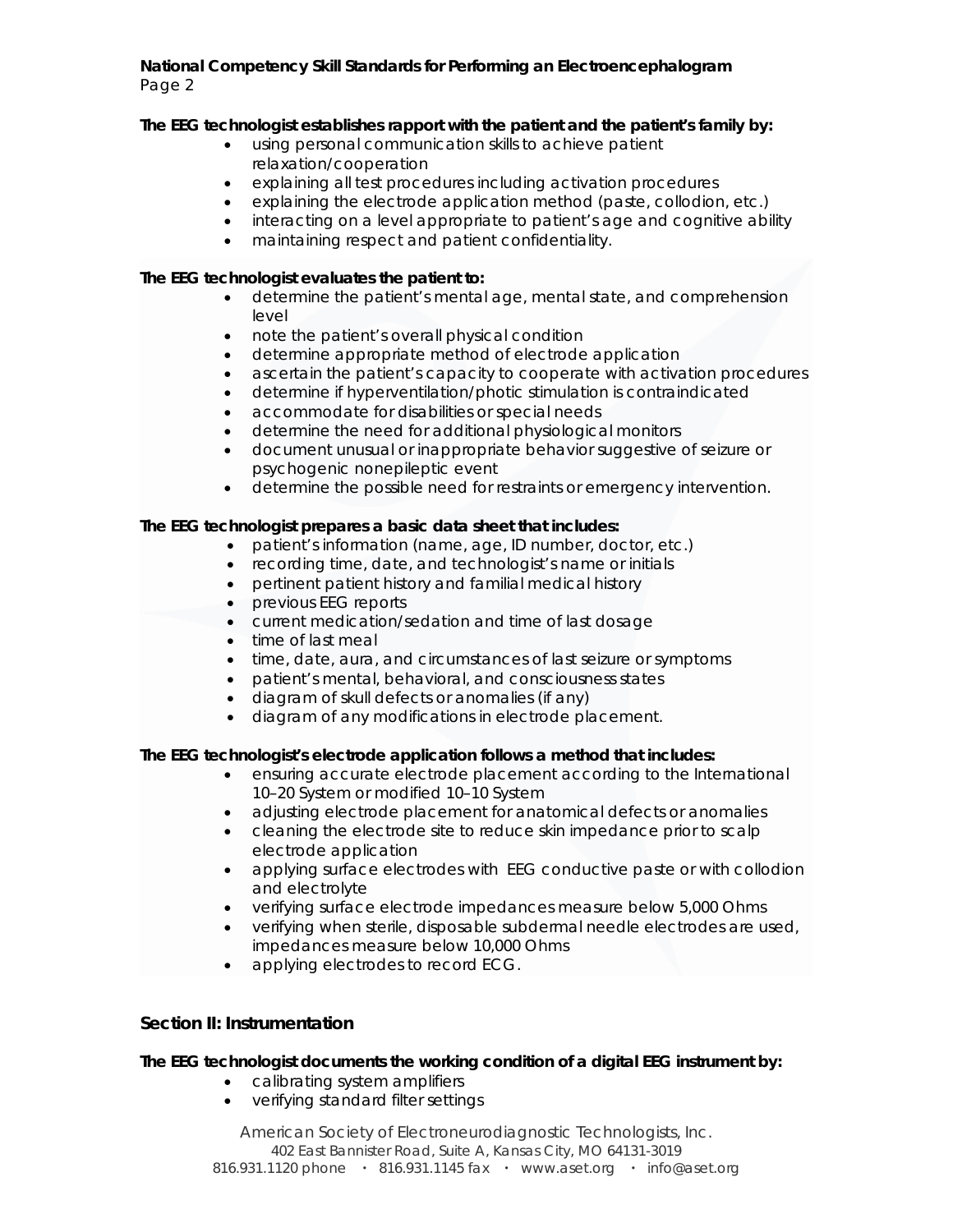- verifying sensitivity settings
- inputing a biological (bio-cal) signal to all channels
- observing the first 30 seconds of the recording from the primary systemreference montage when instrumental and biological calibration cannot be performed
- correcting or reporting deviations per facility policy and procedure.

#### **The EEG technologist applies the principles of electronics and mathematics to recording by:**

- knowing how differential amplifiers work
- computing voltage and frequency of waveforms
- calculating the duration of waveforms
- understanding the polarity of waveforms
- understanding impedance
- understanding analog to digital conversion.

# **The EEG technologist knows how digital waveforms are affected by:**

- 60 hertz filter
- filter settings
- digital filters
- sensitivity settings
- referential and bipolar montages
- electrodes type and electrode material composition
- malfunctioning equipment
- printer conversion of data.

# **Section III: Recording Principles**

### **The EEG technologist obtains a standard EEG that includes:**

- a minimum of 20 minutes of technically acceptable recording
- eye opening and closing to check effects of stimuli on EEG
- hyperventilation for a minimum of 3 minutes
- photic stimulation at frequencies appropriate for history and reactivity
- minimum recording of one minute post hyperventilation/photic stimulation
- mental stimulation/assessment procedures
- periodic checks of electrode impedance
- natural drowsiness and sleep, if possible
- notations of montage, filters, display speed, and sensitivity setting changes
- notes of observed behavior, clinical seizure manifestations, etc.
- minimum recording of 2 minutes post any questionable event.

### **The EEG technologist customizes the recording procedure by:**

- evaluating reason for referral, history, and observed waveforms
- utilizing techniques to bring out or enhance clinical symptoms
- selecting montages appropriate for abnormalities seen and/or expected
- selecting appropriate instrument settings, i.e., filters, sensitivity, timebase
- encouraging drowsiness and sleep
- applying additional electrodes and adjusting montage, if needed, to localize abnormal activity
- recording respiration, if appropriate
- recording ECG rhythms.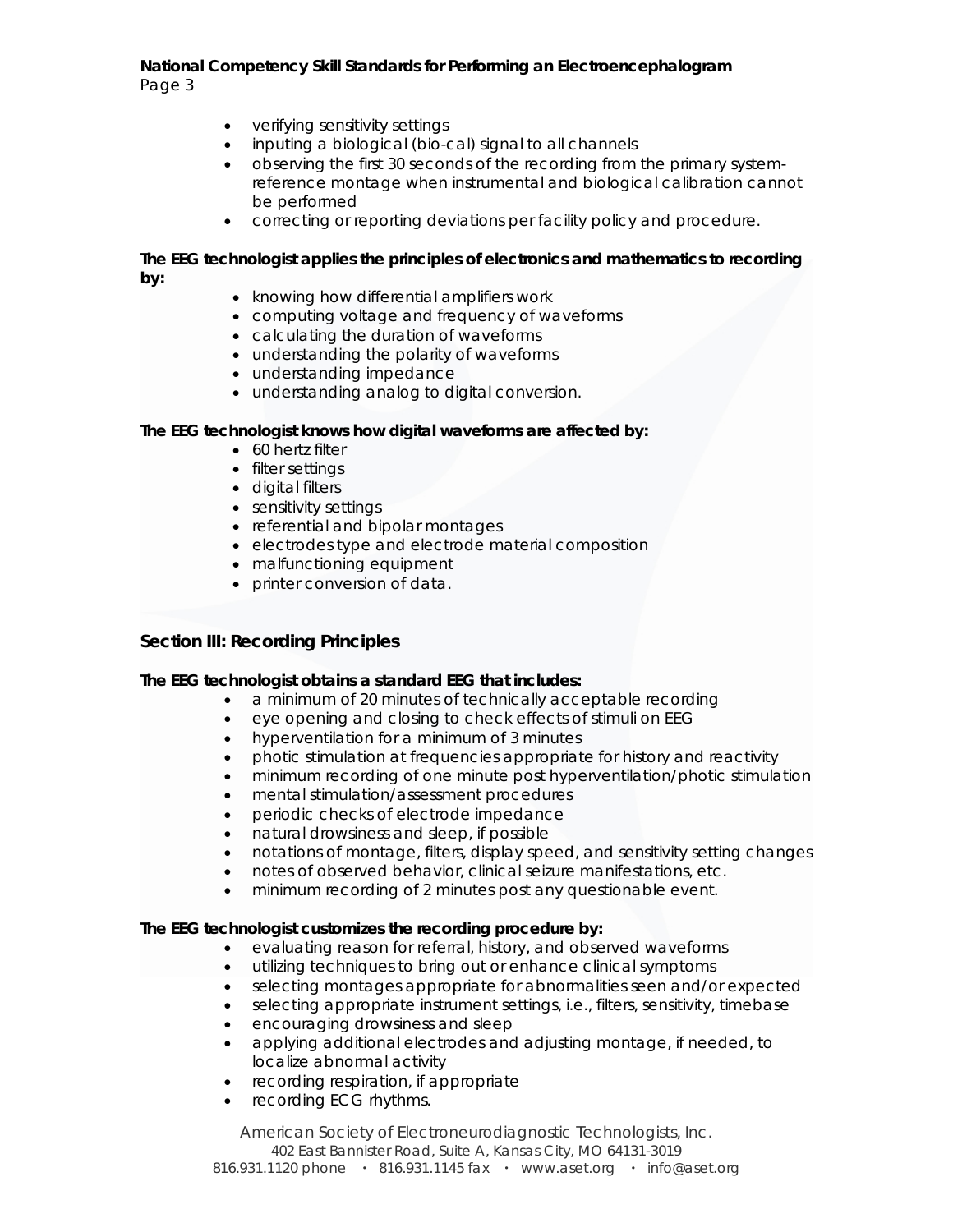### **The EEG technologist differentiates artifacts from cerebral waveforms by:**

- recognizing possible artifactual waveforms
- documenting (on the recording) patient movements
- applying electrodes to record eye movements
- replacing electrodes exhibiting questionable activity or contact
- troubleshooting for possible electrical interference.

### **The EEG technologist:**

- reports critical tests results\* to the interpreting physician and supervisor and documents this communication according to facility policy and procedures
- documents sedation used, dosage, and effects (if applicable)
- reviews EEG for appropriate documentation or amplifier settings and montage changes
- removes electrode paste/collodion/adhesive from the patient's scalp and hair.

# **Section IV: Knowledge Base Statements**

### **The EEG technologist understands (has a working knowledge of):**

- medication effects on the EEG background and waveforms
- medical terminology and accepted abbreviations
- signs, symptoms, and EEG correlates for adult neurological disorders
- signs, symptoms, and EEG correlates for pediatric neurological disorders
- seizure manifestations, classifications, and EEG correlates
- psychiatric and psychological disorders and EEG correlates.

### **The EEG technologist understands and follows technical criteria for**

- recording electrocerebral inactivity (brain death)
- recording neonatal EEG
- recording pediatric EEG.

### **The EEG technologist recognizes:**

- normal and normal variants awake and asleep patterns for each age range
- abnormal awake and asleep patterns for each age range
- EEG patterns for levels of consciousness
- clinical and nonconvulsive seizure patterns.

**The EEG technologist possesses the knowledge base necessary to correlate patient history and clinical symptoms in order to determine the appropriate electrode application and recording parameters in the following disease processes:** 

- seizure classification
- stroke
- trauma
- encephalopathy
- altered consciousness.